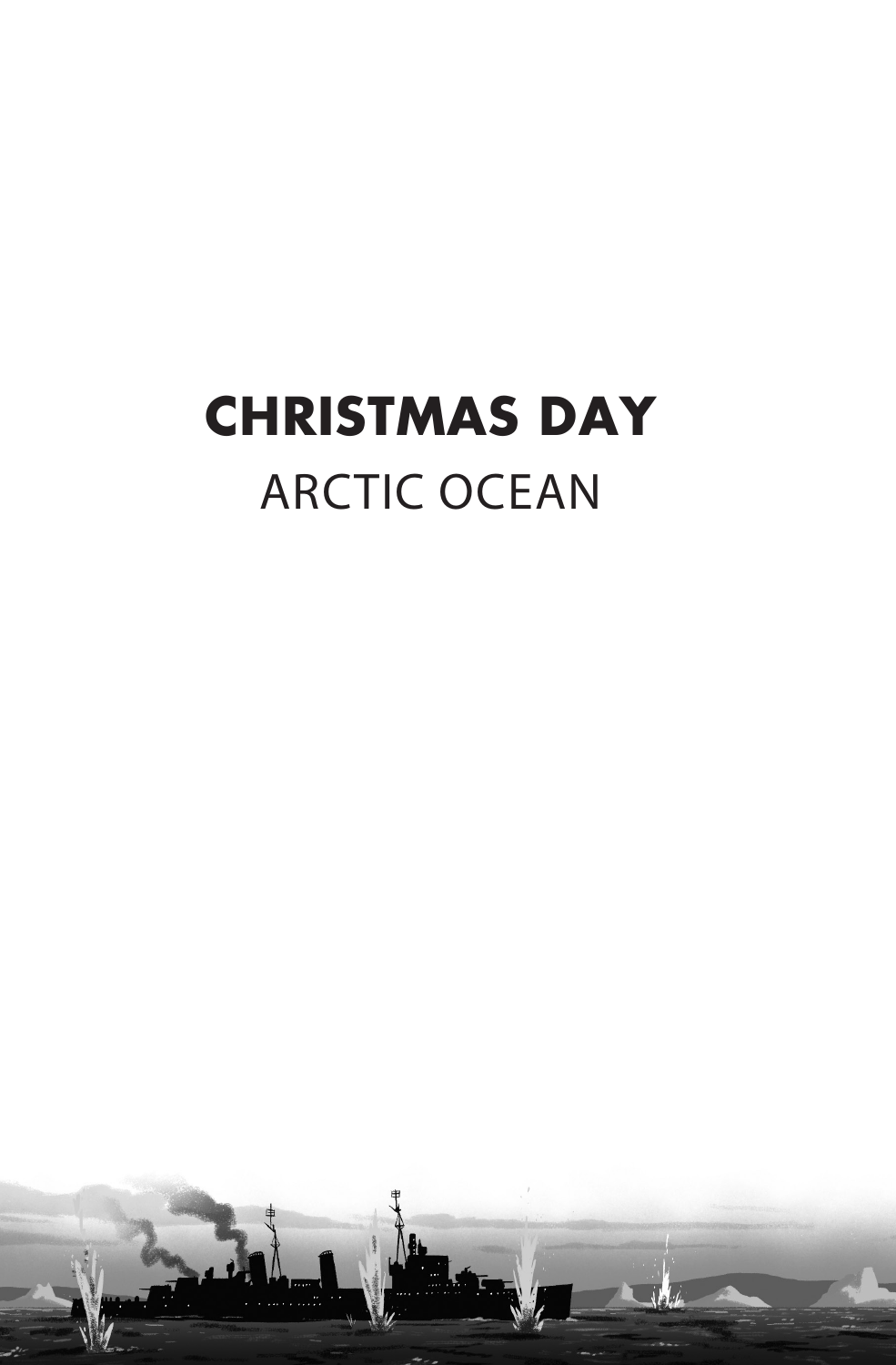## NINETEEN

*Barents Sea, Christmas Day, 1943*

And then it was Christmas Day. The first one Frank would spend without his mum.

It didn't feel great and he knew she'd be missing him too, on her own at home. But he tried to comfort himself with the thought that surely the war would be over by next Christmas – if they did what they had to do. Surely next year he and his mum would be together again to celebrate. You had to think like that during wartime.

Christmas dinner on the Arctic Ocean was a bully‑beef sandwich and some dried biscuits.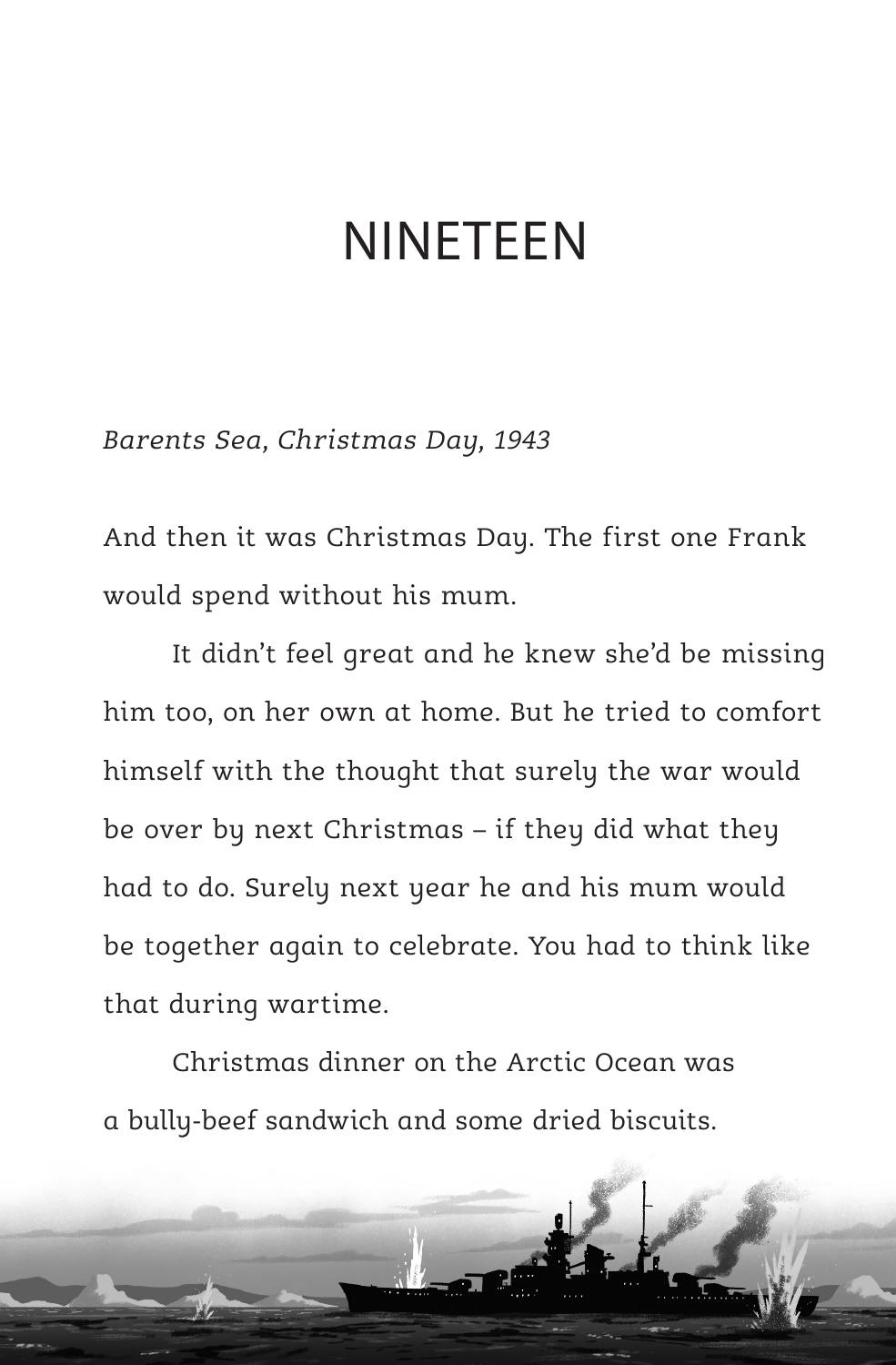Conditions were too rough for a proper feed. But they'd been promised a real Christmas dinner once the seas were quiet. And – although he fancied some turkey – Frank was always happier when the seas were wild.

HMS *Belfast* and its two sister cruisers were heading south now, having seen one convoy safely into Murmansk but not docking themselves as they had to meet up with and shield the next convoy that was on its way north.

The ship was at second degree of readiness, one level below Action Stations. They knew something was coming. Danger. Conflict. War.

But not yet. For now they needed to rest. And be ready for that something. Christmas Day or not.

An hour to go until the late afternoon watch began, there was a crackle on the tubes and the captain's voice sounded.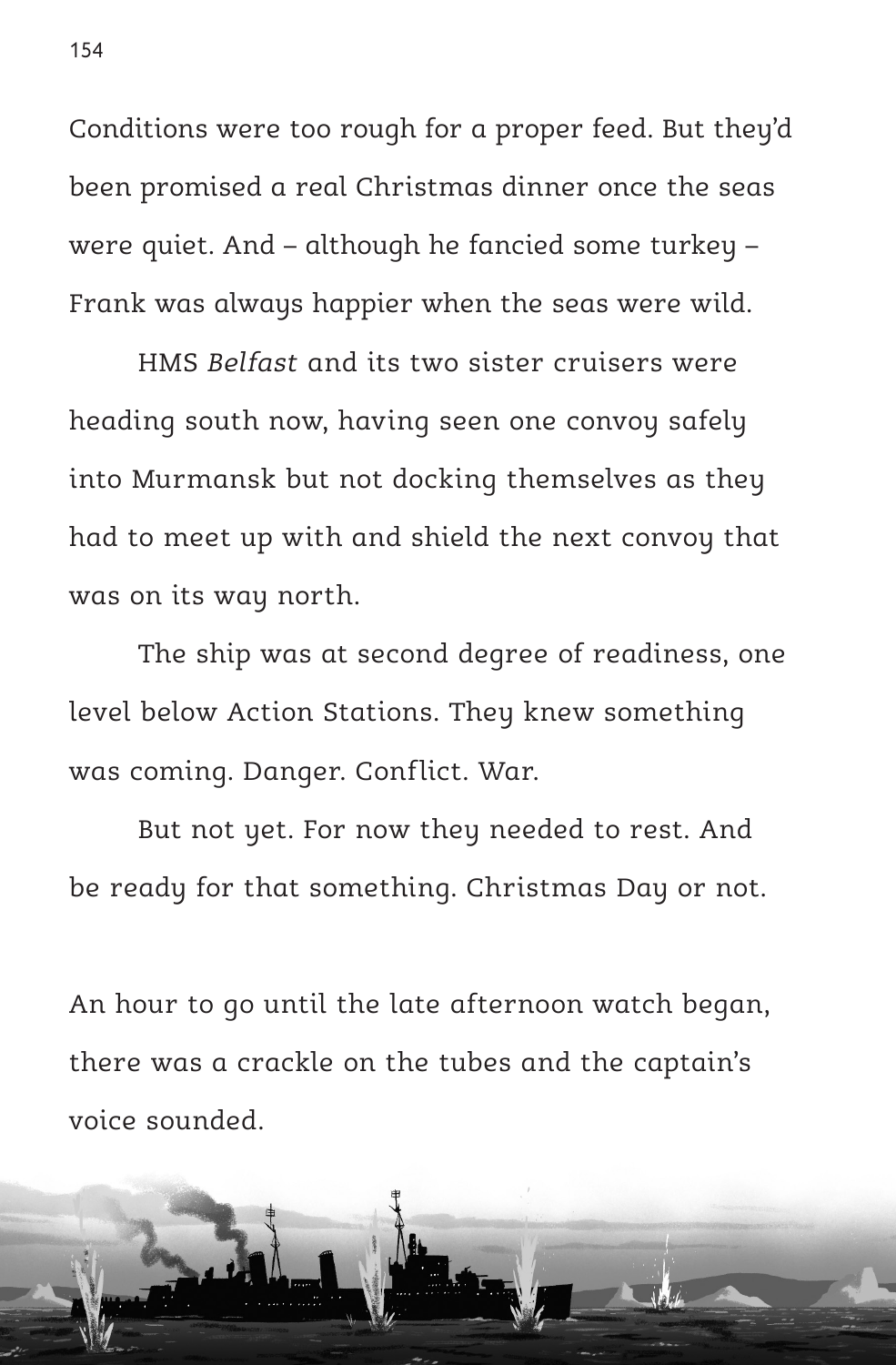Some of the men were already on their feet. Was it time? Frank asked himself. Was this it? Action Stations?

The captain began by wishing them a Merry Christmas, then he asked them to join him in listening to the King's Christmas message that he was going to relay to them live from home by radio.

As the national anthem crackled over the ship's broadcast system, Frank stood, as he had always been told to. Several men joined in, singing in low voices, looking at their feet or hands.

Then, after the music faded, the King's Christmas 1943 message began, his voice faltering, hesitating before going on:

*And once again, from our home in England, the Queen and I send our Christmas greetings and good wishes to each one of you all the world over.*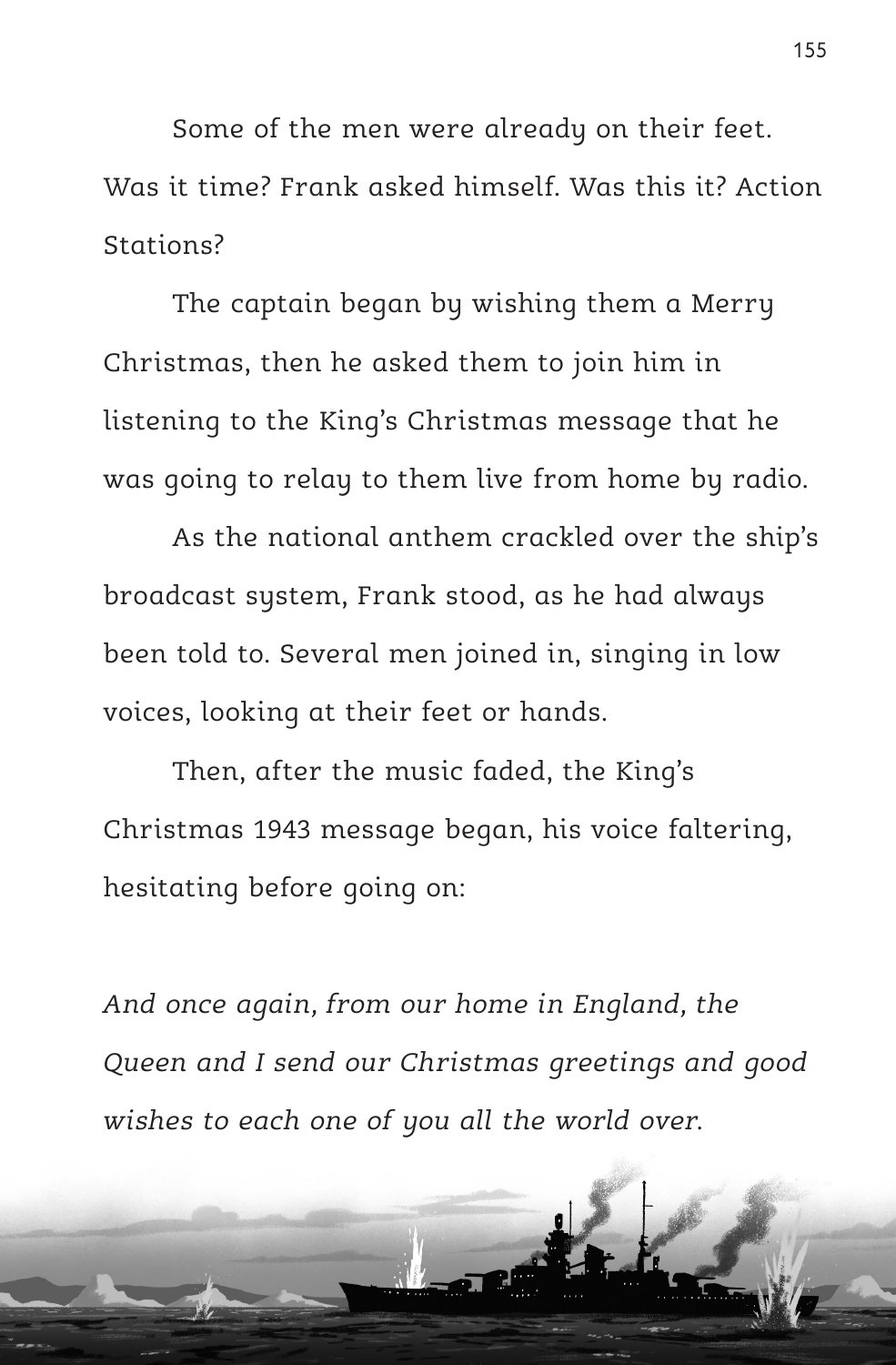*Some of you may hear me on board your ships, in your aircraft, or as you wait for battle in the jungles of the Pacific Islands, along the Italian Peaks …*

*To many of you, my words will come as you sit in the quiet of your homes. But, wherever you may be, today of all days in the year, your thoughts will be in distant places and your hearts with those you love.*

*I hope that my words spoken to them and to you may be the bond that joins us all in one company for a few moments on this Christmas Day …*

After the speech, men turned to each other and shook hands. But none spoke.

Frank felt shattered but energised too. He was thinking about his mum. At home. Alone. Listening to the speech on the wireless. He knew she would be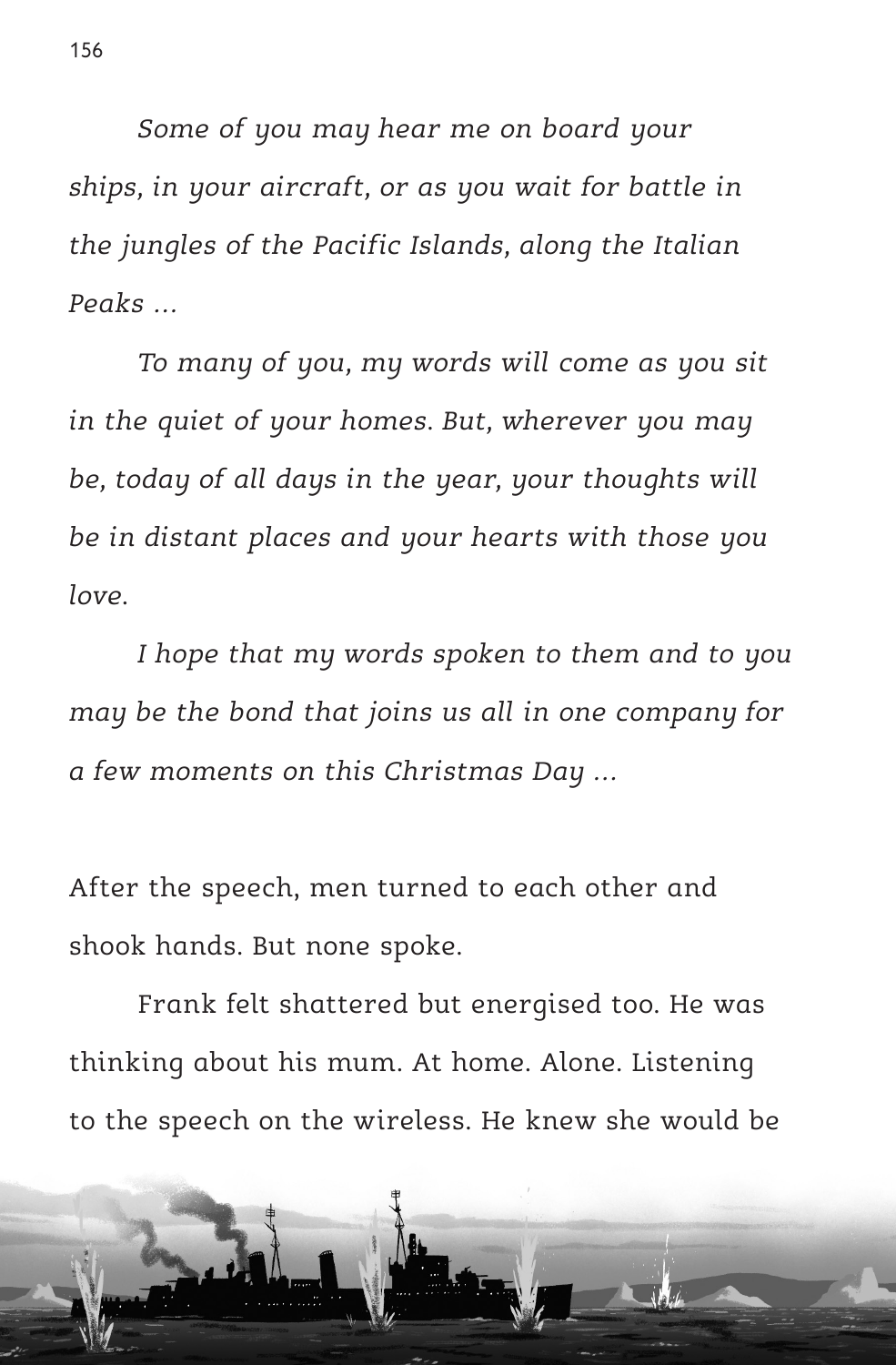thinking of him listening to the speech too.

In the quiet below decks, from one, two, then several places on the ship, they heard singing floating up corridors and down ladders.

*Hark! The herald angels sing, "Glory to the new‑born king! Peace on earth and mercy mild God and sinners reconciled."*

Christmas Day 1943, as HMS *Belfast* ploughed on through the waves. And Stephen added to the hymn with an extra verse.

*Hark! The herald angels sing, "Glory to the new‑born king! Peace on earth, but not on water. Scharnhorst, Belfast might have caught yer."*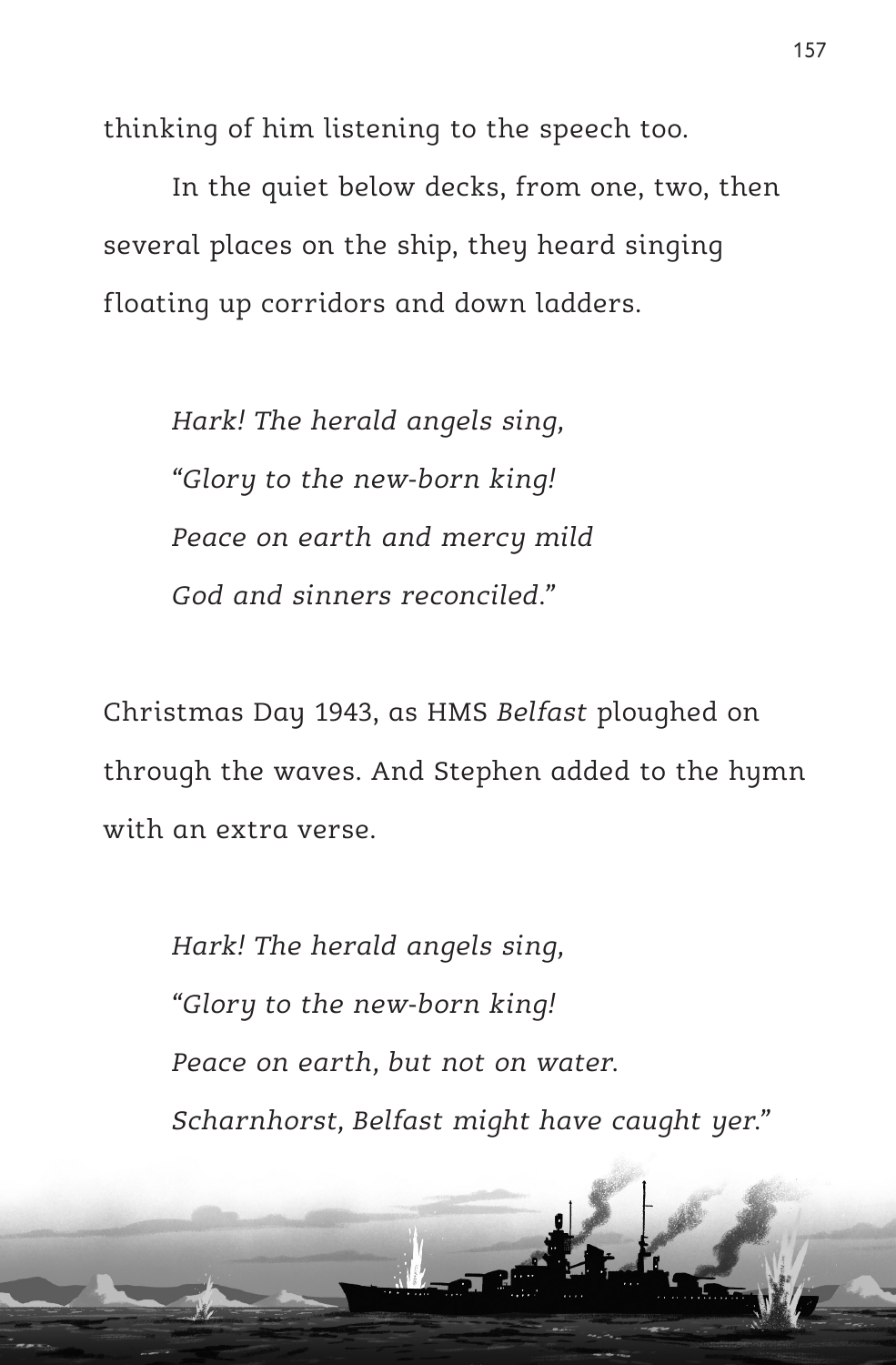Several sailors laughed at Stephen's song. Frank was glad his friend was cracking jokes again. It was a good sign.

They were all thinking about the *Scharnhorst*. Every man on the ship. But few mentioned it. It lay beneath the surface of every conversation and gesture, like a U‑boat biding its time.

Frank was pleased that Stephen could bring it up. Wrapped in a joke or a song. Why not make fun of the fear that was coming your way? Surely the fear would be easier to handle if you'd laughed at it first?